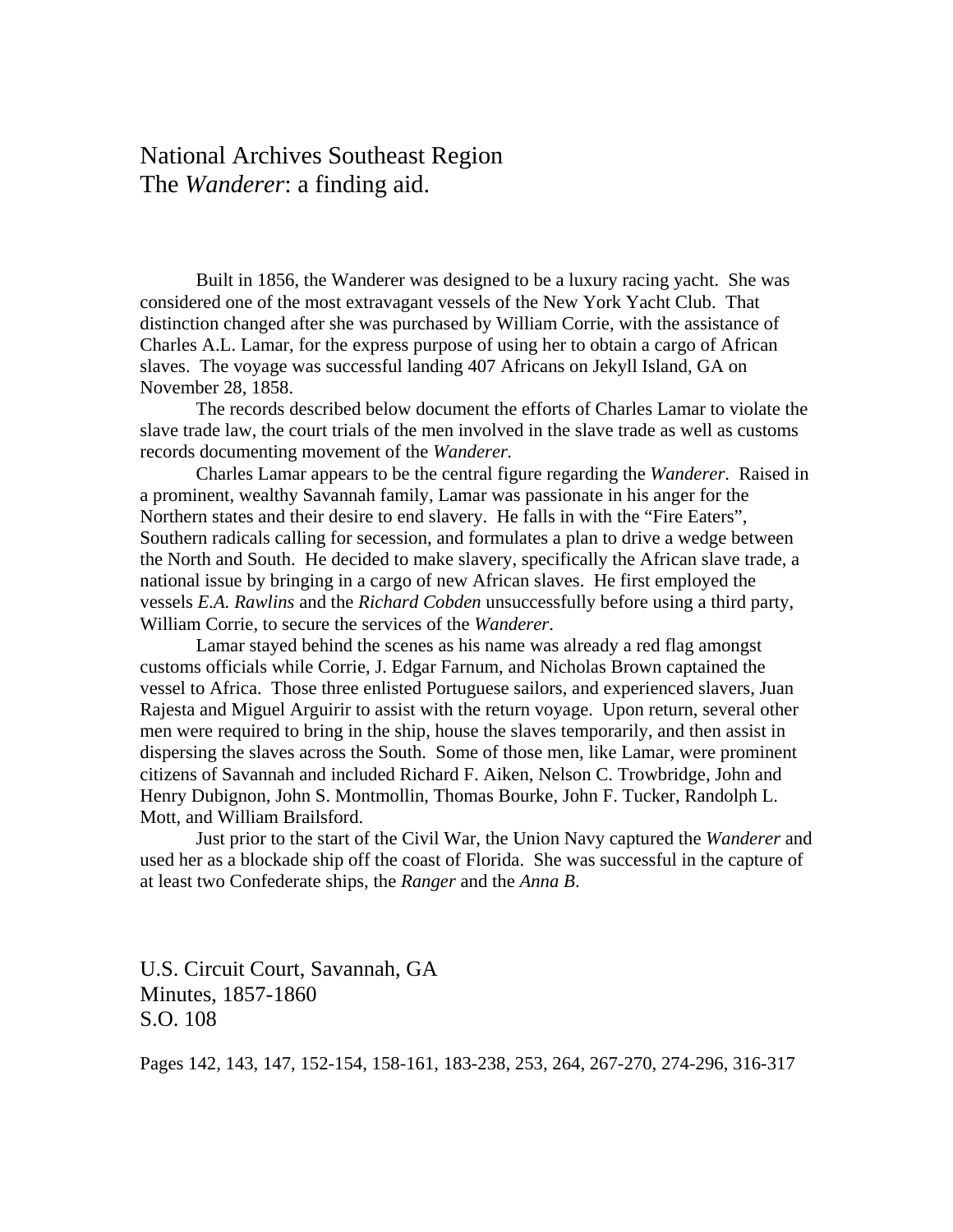This bound volume contains several cases and offenses involving the *Wanderer*. Among the crimes are importing Africans, holding Africans, Piracy, Rescue of a jailed inmate, and theft of the Wanderer. The people indicted are Charles A.L. Lamar, Richard F. Aiken, Nelson C. Trowbridge, John Dubignon, Henry Dubignon Jr., John S. Montmollin, Thomas Bourke, Nicholas Brown, John F. Tucker, Randolph L. Mott, William C. Corrie, William Brailsford, David S. Martin, Miguel Arguirir, Juan Rajesta, and J. Egbert Farnum.

U.S. Circuit Court, Savannah, GA Mixed Cases, 1790-1860

- U.S. vs John Dubignon, 1859 -indicted for the offense of "holding and abetting in the holding of African Negroes as slaves" -includes signature of former Supreme Court Justice James M. Wayne
- U.S. vs Nelson C. Trowbridge, 1859 -indicted for importing and holding slaves
- U.S. vs Carey Styles, 1860 -indicted for rescuing a prisoner (Farnum)
- U.S. vs J. Egbert Farnum, 1859 -subpoena
- U.S. vs C.A. Lamar, 1859 -indicted for holding African Negroes

U.S. District Court, Savannah, GA Admiralty Minutes, 1834-1870 S.O. 97

Pages 172-177, 185

It is decided the *Wanderer* should be auctioned with proceeds profiting the United States and is eventually sold to Charles Lamar for \$4,001.

U.S. District Court, Savannah, GA Mixed Cases, 1790-

- U.S. vs Charles A.L. Lamar, 1859 (H1) -holding African Negroes
- U.S. vs Nicholas Brown & others, 1859 (H2) -subpoena issued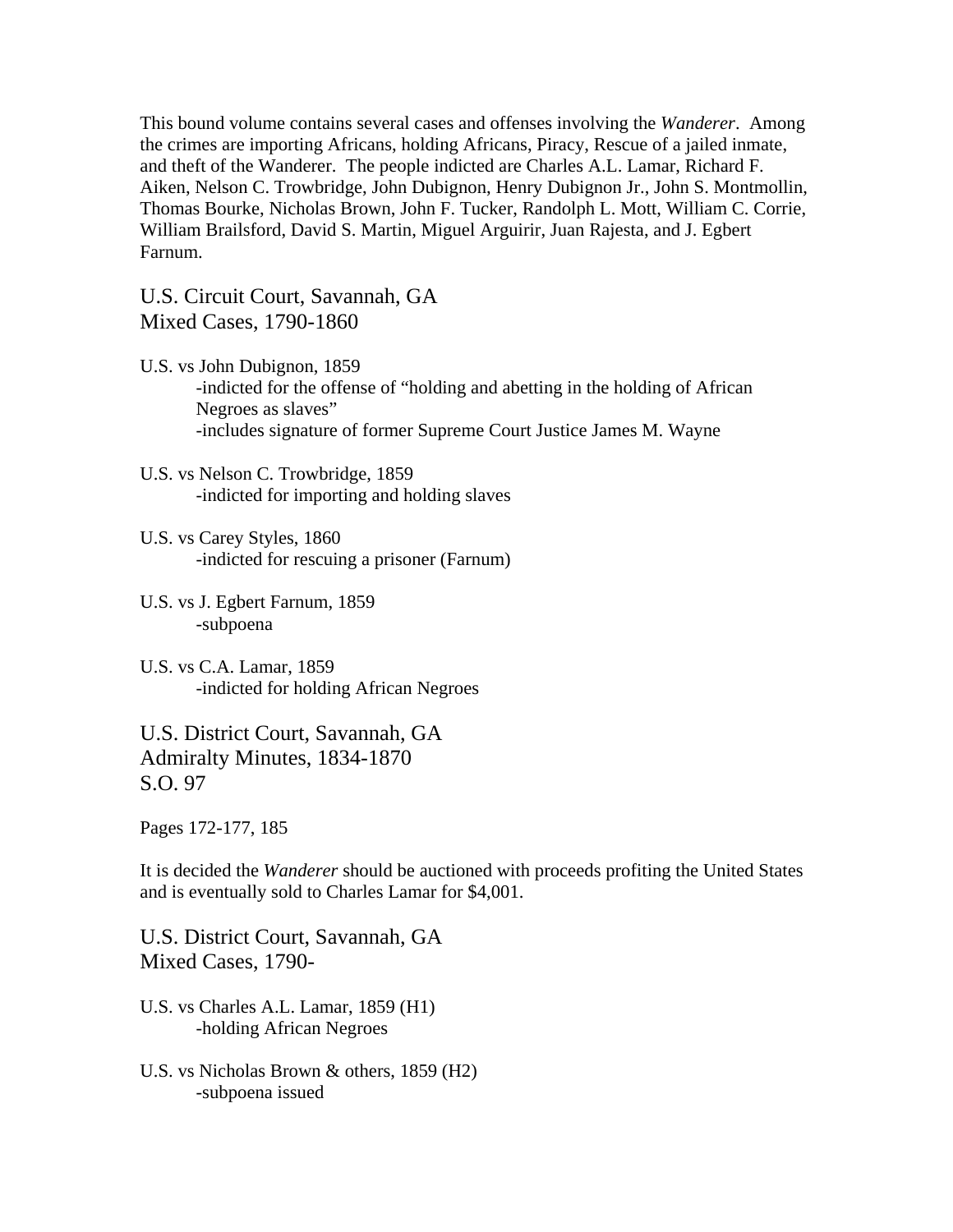U.S. District Court, Savannah, GA Confederate States Writ of Garnishment

U.S. vs David Martin, 1861 -feloniously running away with a vessel

U.S. Circuit Court, Charleston, SC General Journal, 1859-1860 SO 7.5

No page numbers

Several items involving the attempts of US Attorney Joseph Ganahl to have the William C. Corrie extradited to Savannah from Charleston to stand trial. All attempts were rebuffed by Judge Andrew Magrath.

U.S. District Court, Charleston, SC Minute Book, 1849-1860  $SO 8$ 

Pages 281-292

This is a piracy case against William Corrie for his involvement with the *Wanderer*.

U.S. District Court, Key West, FL Admiralty Final Record, v. 8, 1862-1865 SO 40

Pages 137-140

U.S. vs Sloop Ranger The *Fort Henry* and *Wanderer* captured the *Ranger* during a blockade of Florida. This is the prize case for the *Ranger* and includes information about the capture and prizes awarded for her capture.

Pages 165-168

U.S. vs Schooner Anna B.

The Wanderer captured the *Anna B*. during a blockade of Florida. This is the prize case for the *Anna B*. and includes information about the capture and prizes awarded for her capture.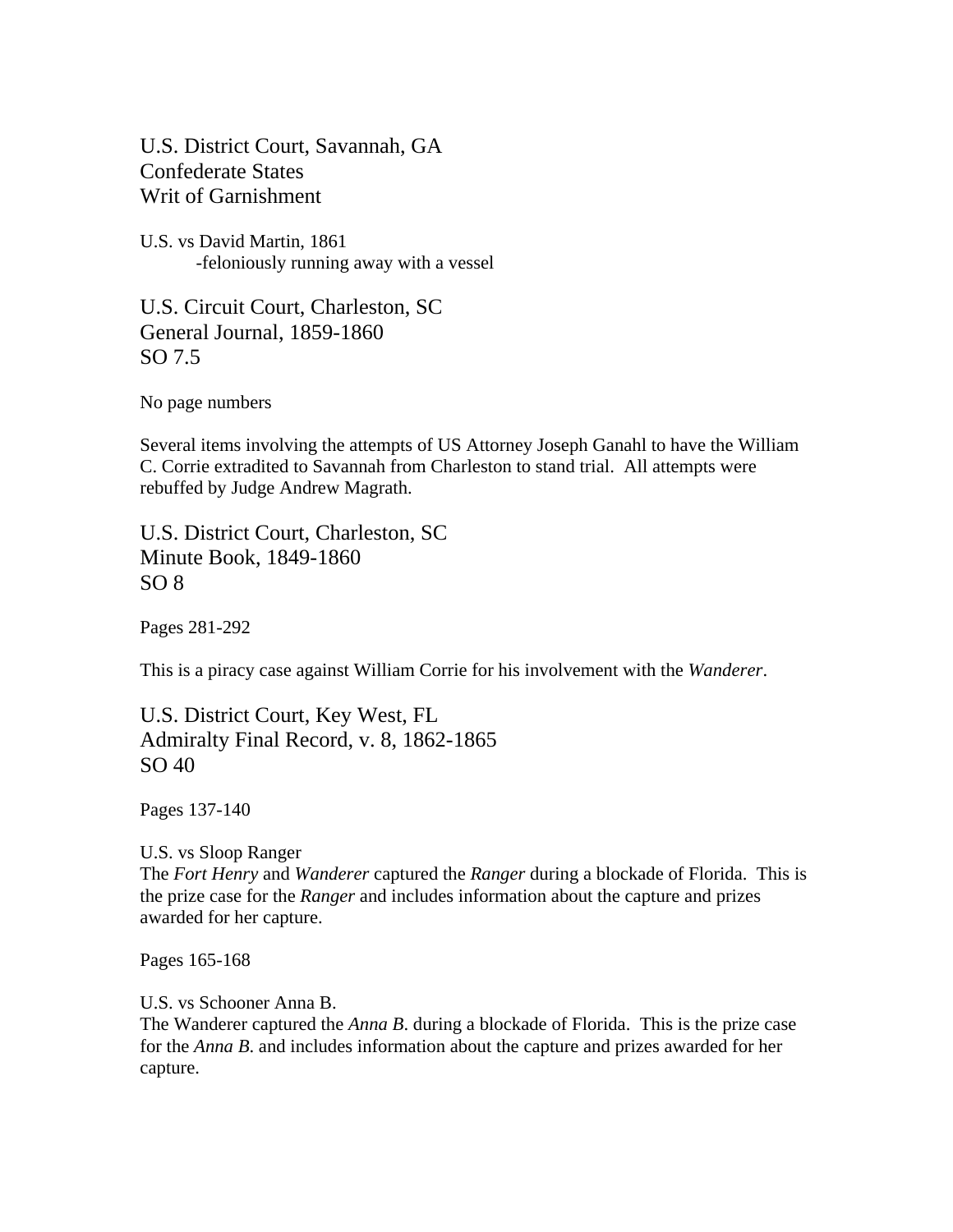Bureau of Customs, Savannah, GA Letters Received, 1842-1891 Entry 1466

This box contains six letters from the Secretary of the Treasury, Howell Cobb (uncle to CAL Lamar), to the Collector of Customs at Savannah, John Boston. The letters date from February 1, 1858 to November 17, 1858. All letters pertain to the Bark *E.A. Rawlins*. The *Rawlins* was the first vessel obtained by CAL Lamar with the intention of bringing African slaves into the country. The *Wanderer* was eventually successful.

Bureau of Customs, Charleston, SC Entrances and Clearances Entry 1388 Volume 7

June 26, 1858 records the *Schooner Wanderer* as having arrived from New York. It was in New York that William Corrie purchased the vessel and then had it outfitted for the slave voyage to Africa. It first sailed to Charleston where it was recorded in the Customs records. On July 4<sup>th</sup> the Wanderer would leave Charleston for Trinidad before heading to Africa for a cargo of nearly 500 slaves.

Bureau of Customs, Charleston, SC Letters Received, 1858-1860 Entry 1382

#1 - Letter dated June 28, 1858 from the Secretary of the Treasury, Howell Cobb, to the Collector of Customs at Charleston, SC regarding the possible slave vessel, *Richard Cobden*. This was the second ship, after the *Rawlins* and prior to the *Wanderer* that CAL Lamar outfitted for a slave voyage.

#7 - Letter dated July 2, 1858 from CAL Lamar to the Collector of Customs at Charleston, SC seeking a clearance for the vessel *Richard Cobden* to port at Havana, Cuba for the purpose of securing a cargo of "Coolies" or "Asiatic Apprentices".

#13 - Letter dated July 10, 1858 from Howell Cobb to the Collector of Customs at Charleston, SC approving the decision to deny the *Richard Cobden* clearance to port at Havana.

#153 - Letter dated December 24, 1858 from U.S. District Attorney, Joseph Ganahl, in Savannah to the Collector of Customs at Charleston, SC requesting copies of the Crew List, Register, and Shipping Articles from the vessel *Wanderer* when it was in Charleston the previous July. Ganahl is in the process of acquiring evidence against the *Wanderer* and the persons involved with the slave voyage in preparation for court cases in 1859.